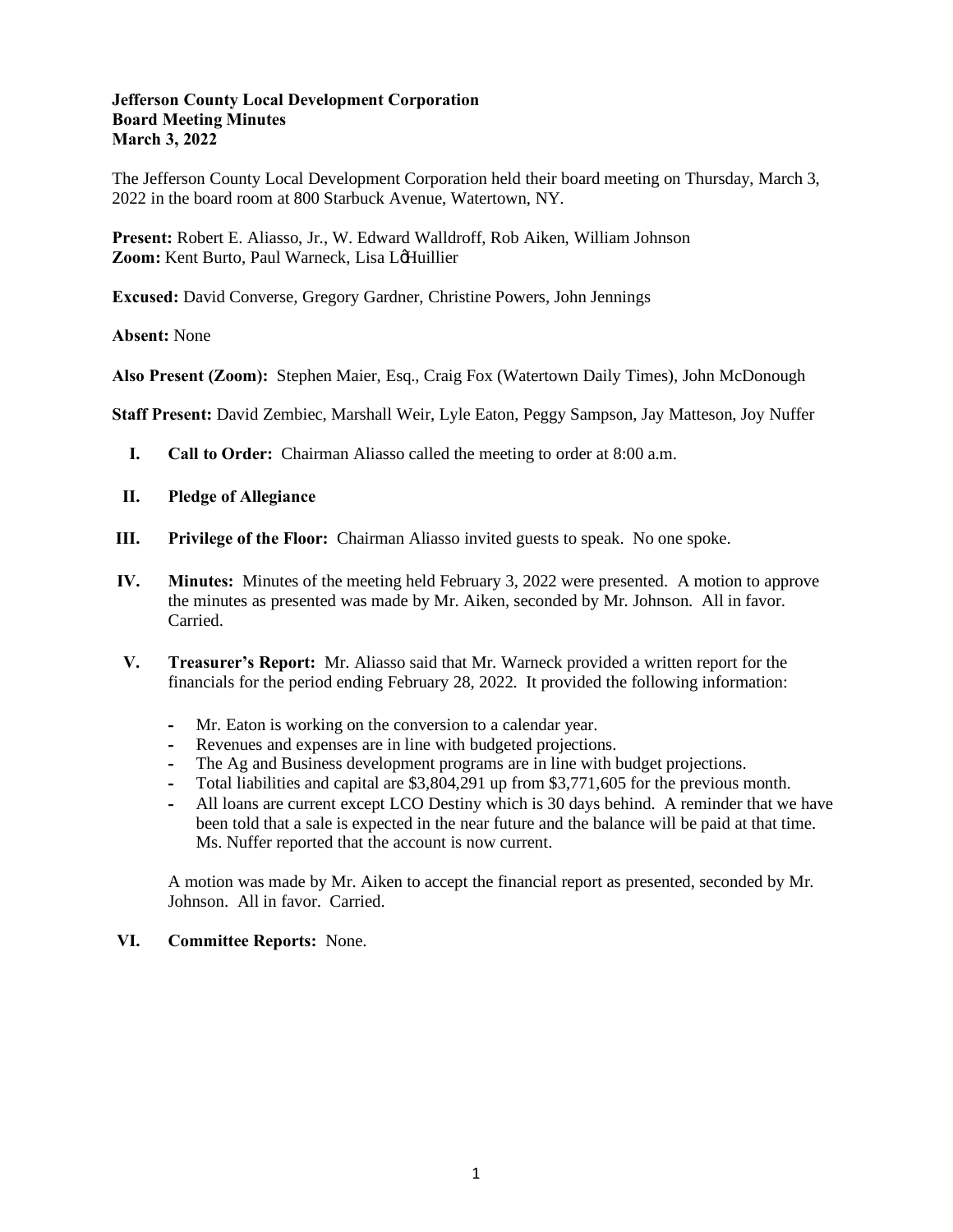**Jefferson County Local Development Corporation Board Meeting Minutes March 3, 2022**

### **VII. Council Reports:**

- **a. Ag** Mr. Matteson updated the board on the following topics:
	- Ag conference 6 Mr. Matteson said the conference will be held on April 8, 2022 at the Hilton Garden Inn. He said that he is looking to replace one of the speakers that had to drop out.
	- Dairy Parade 6 Mr. Matteson said the dairy parade will be held on June 3, 2022.
	- **JCC Ag Workforce Development 6 Mr. Matteson said that he was contacted to see if** there are any opportunities for residence hall students to do occasional work. He said that he spoke to a dairy processor who is interested any may be able to help.
	- CWT Farms International 6 Mr. Matteson said that the company should hear from Empire State Development soon regarding possible funding for their proposed project.
	- Food resiliency grants 6 Mr. Matteson said that the program launched two weeks ago and noted that six applications have been received so far.
	- Farmworker wage commission 6 Mr. Matteson said that the NYS Farm Labor Commission issued a ruling reducing the overtime hours from 60 to 40 over the next ten years. He said that he is concerned and noted that farms cand increase their product prices.
	- Jay Matteson<sub>os</sub> Rural America podcast 6 Mr. Matteson said that the podcast is up and running and encouraged board members to listen. He said it can be found at [www.agricultureevents.com](http://www.agricultureevents.com/) and on all major podcast platforms. He said that he will start an educational program for protecting farm animals.

Mr. Walldroff said that USDA has announced funding for improving food security. Mr. Matteson said that he is aware and will be looking into it.

**b. Manufacturing –** Mr. Zembiec said that 20 people have signed up so far for the Jefferson-Lewis manufacturing forum that will be held in Carthage at Zero Dock Street on March  $24<sup>th</sup>$ .

Mr. Zembiec noted that New York Air Brake will be moving a new production line to Watertown to service the North American market.

**c. Marketing –** Mr. Weir said that he, Dave and Jay attended the NYSEDC meeting in Albany on Monday. He said that they attended some great sessions and heard the governor speak.

Mr. Weir noted that EZ Stak, Inc. is lined up to speak on Jay $\alpha$  podcast.